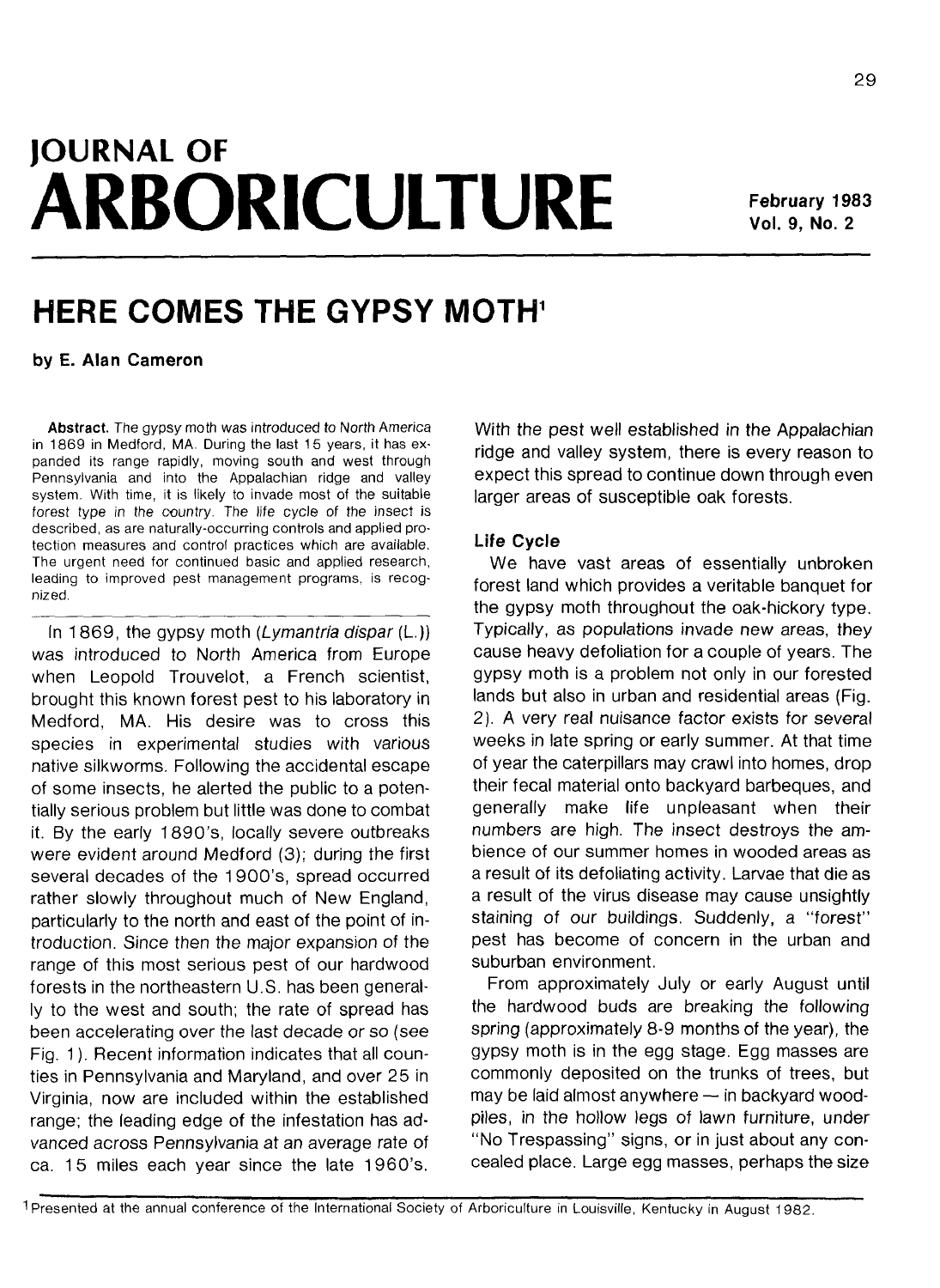

# **Fig. 1. Spread of the gypsy moth in the northeastern United States. Areas with susceptible forest type are indicated by shading.**

of a half dollar and containing 700 to 1,000 eggs, are found in healthy growing populations; in populations that are under stress, those where larvae have had limited food resources as they fed and developed and from which smaller adults were produced, egg masses are about the size of a dime and contain only 100 to 250 eggs.

In the spring of the year, about the time of bud break, the eggs hatch; most of the eggs in a single mass hatch more or less synchronously. Depending on the weather conditions, the young larvae may remain on or near the egg mass for periods of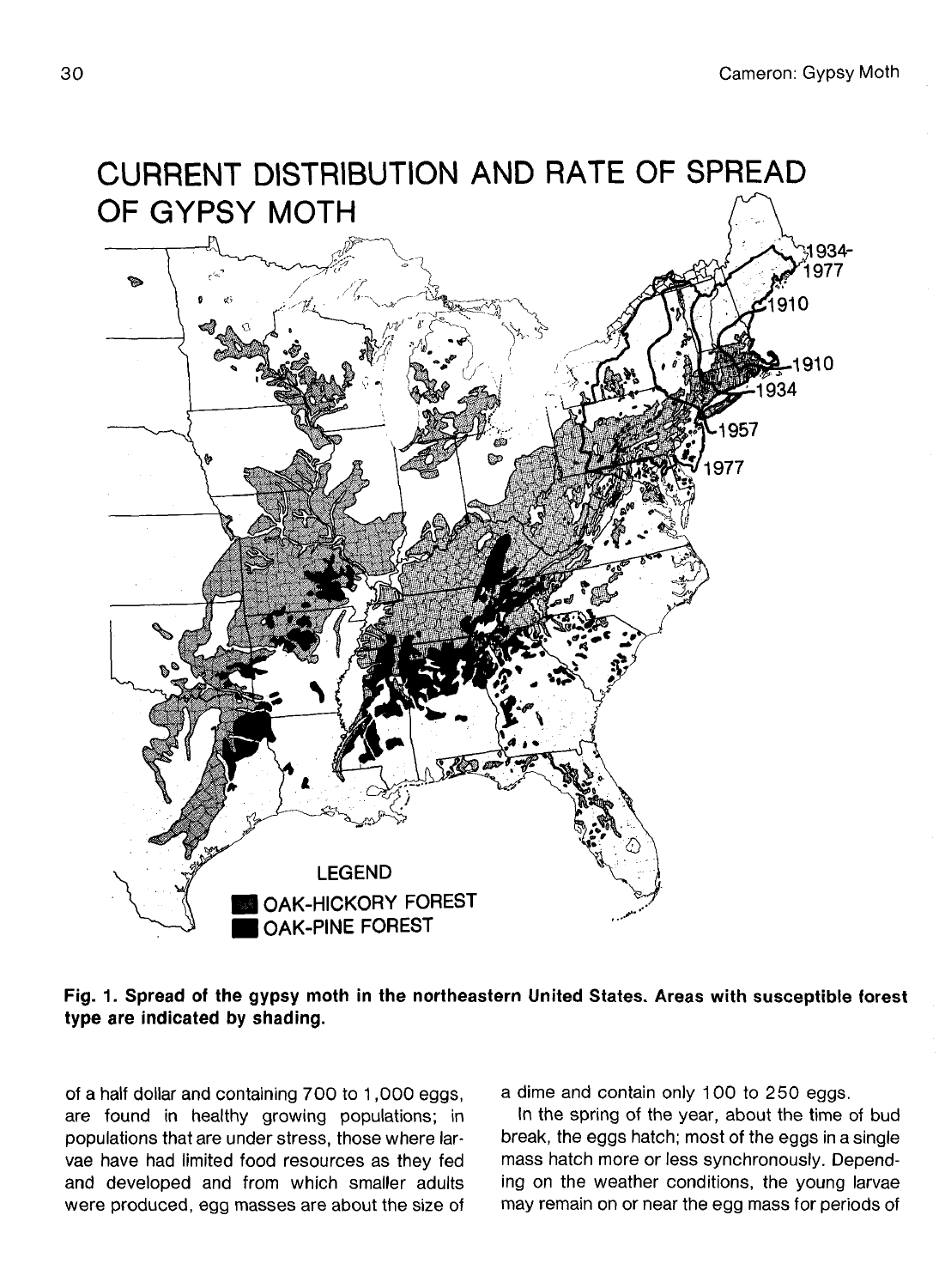a few hours to several days. At hatch, larvae are photopositive and geonegative; their first movement is an upward-directed response. When they reach the top of the tree, these larvae, approximately 1/8 to 1/4 of an inch long, spin down on silken threads. Long setae densely clothe each larva, adding to its buoyancy. Larvae remain suspended on the silken threads until wafted away by winds. Opinions differ on the distances that individual larvae may be blown; data are scarce. In flatland situations, it is likely that most larvae move only a matter of tens or hundreds of yards. However, in the ridge and valley situation found throughout the Appalachians, the distances that larvae are spread by wind are certainly measured in miles if not tens of miles.

Following dispersal, the larvae molt and begin feeding. Early feeding is referred to as 'shot-hole' feeding, since the leaves are riddled with tiny holes. Most feeding by the small larvae is done during the daytime — early morning and late afternoon. As the larvae grow, they tend to remove larger and larger chunks from the leaves, eventually consuming entire leaves. They are also wasteful feeders. Often they do not consume the leaf material but simply nip the petiole causing the leaf to fall to the ground. As far as the tree is concerned, though, the leaf is lost as a source of photosynthetic activity.

The larvae change behavior about halfway through their development. At about the 3rd or 4th instar, or when the larvae are about <sup>3</sup>A" or 1 " long, they become nighttime feeders. During the daytime, they crawl down from the crowns of the trees to seek a protected or concealed place during the daylight hours.



**Fig. 2. Residential area defoliated in early July. Note heavy defoliation in tops of conifers as well as on hardwoods.**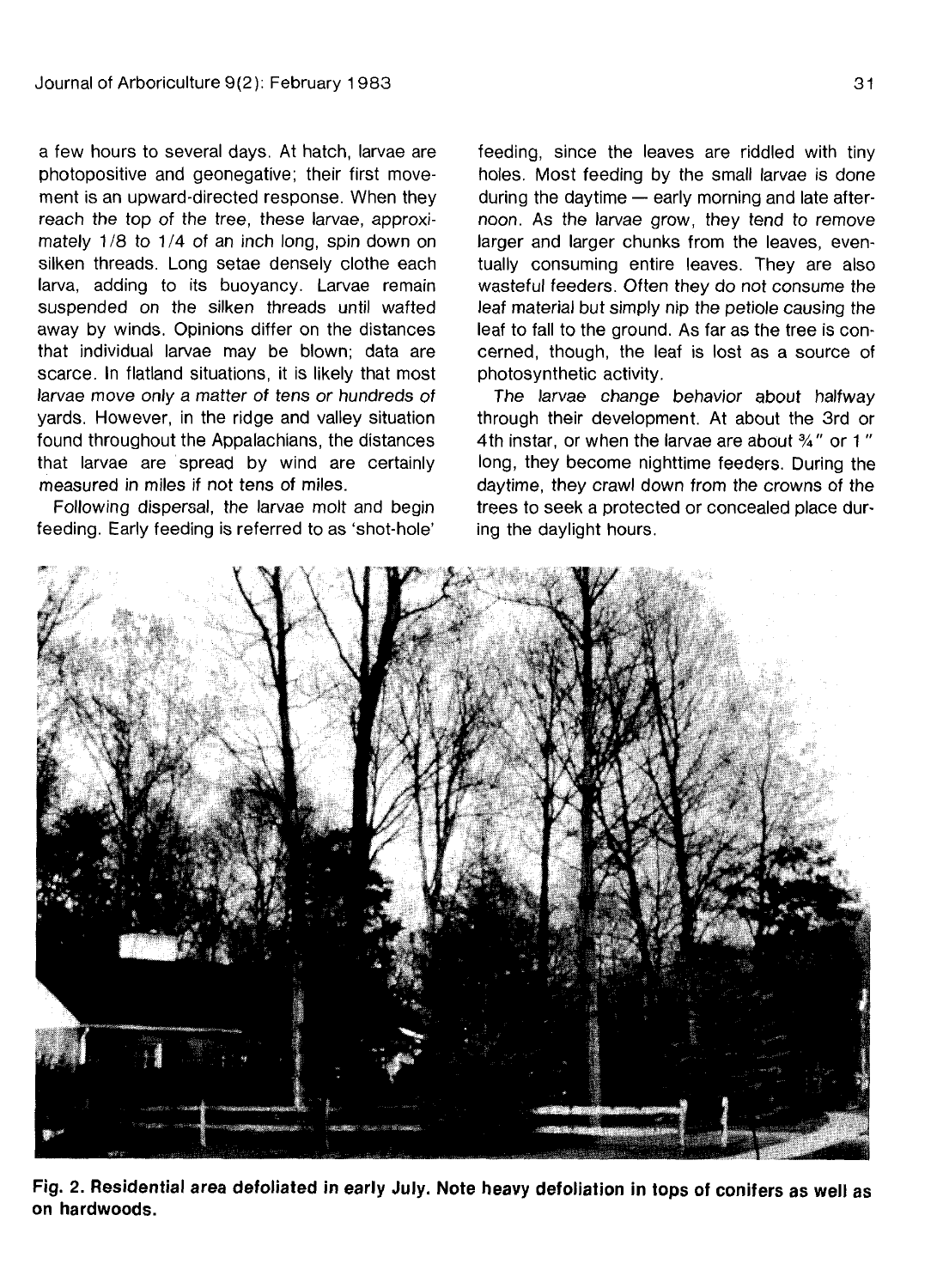Larval feeding continues through May and June and into early July. The length of the feeding period depends on both the geographic location (how far south or north one is in the range) and altitude. Feeding is more intensive and extensive during these latter instars with larva eventually reaching a length of about 2-3 inches. Complete defoliation of virtually all trees in a forest can occur when populations are heavy; litter on the forest floor increases as a result of the wasteful feeding when leaves are chewed off at the petiole.

Not only does the gypsy moth feed on many species of hardwoods, with its preferred hosts being the oaks, but it will also feed on conifers such as white pine, particularly when populations are heavy. Many of the conifers are killed after a single heavy defoliation. On the other hand, there are some trees, such as tulip poplar, and the ashes, that the gypsy moth virtually ignores.

After feeding has been completed, the insect molts and enters the pupal stage for a period of approximately two weeks. Pupae are often clustered on tree trunks, in loosely rolled leaves, or in other partially protected places. Female pupae are characteristically larger and heavier than the males, which have a more tapered and pointed abdomen. It is during this quiescent period that intense physiological changes take place. The foliage-consuming machine that was the larva becomes the reproductive machine that is the adult moth. At about the first of July it is possible to see all four life stages of the insect in the field at the same time: mature larvae, pupae, early emerging adults, and newly laid egg masses.

Shortly after the female adult emerges from the pupa, she emits a pheromone to attract a male for mating. Copulation and fertilization follow in short order, and usually within hours the female deposits her complement of eggs. Death normally follows within a day of egg-laying. Male moths may live for a week or so, successfully inseminating numerous females if the opportunity arises. The newly-laid eggs embryonate within 3-4 weeks; the neonate larvae remain within the egg, entering diapause to pass through the winter and to complete the generation.

# **Control Measures**

There are two broad categories of controls that

affect changes in numbers of the gypsy moth. To protect a valuable resource which is imminently threatened, man may apply direct controls. Usually these involve application of chemical or biological pesticides, and the protection lasts only during the year of application. Occasionally mechanical controls may be used. The other group of factors are those which occur naturally, and over which man has little or no direct influence. Here we include the various parasites and predators, and the nuclear polyhedrosis virus (NPV). These factors exert their efforts over longer periods of time, but cannot be relied upon to maintain populations below an economic threshold year in and year out.

**Naturally-occurring controls.** Adults of a very tiny hymenopteran, Ooencyrtus kuvanae (Howard), lay their eggs in the eggs of the gypsy moth. From 5-10% of the eggs in a large gypsy moth egg mass, and as many as 70-80% in small egg masses, may be parasitized. Even though Ooencyrtus cannot prevent pest outbreaks, it contributes to extending the number of years between successive peaks of gypsy moth outbreak populations. A number or other species of parasites attack the larvae, and yet others attack the pupal stage of development.

While all of these parasites contribute to the natural control of the gypsy moth, they are not so effective that we are able to exploit them for reliable population regulation. Efforts continue at the federal level and with cooperators in various states to identify still more potentially valuable natural enemies from around the world. Those most promising — and not pests in their own right — will be introduced to our forests to increase the environmental resistance to continued growth of gypsy moth populations. But natural enemies alone are not likely to "solve" our problems. They haven't done so in parts of the world where the gypsy moth is a native, and there is no good reason to believe they would do any better here.

Another very important naturally-occurring mortality factor in heavy populations — perhaps the single most important factor  $-$  is the nuclear polyhedrosis virus. In high populations, a virus epizootic commonly occurs, killing many larvae and contributing to population collapse. Frequently one or more species of parasitic flies in the fami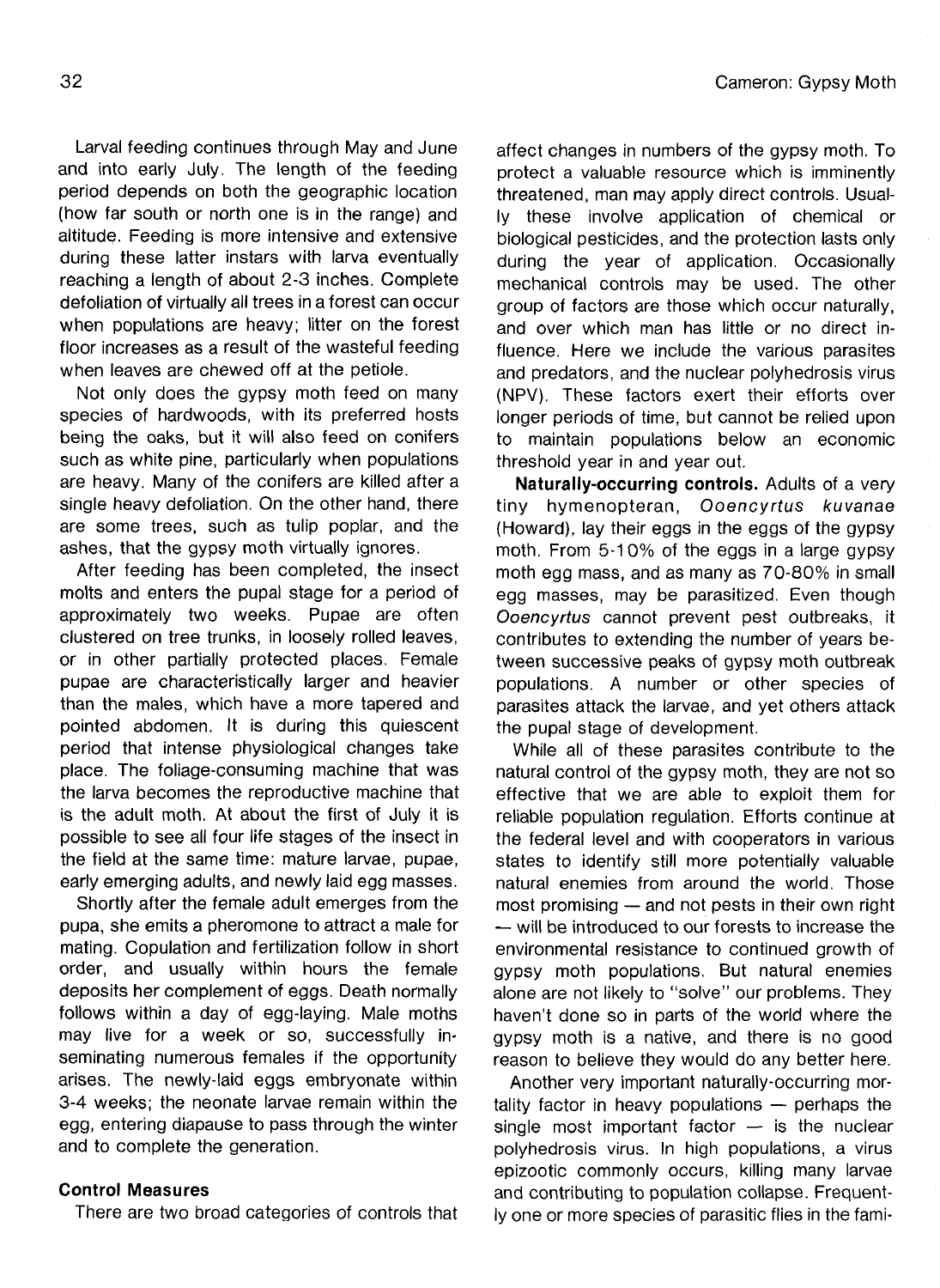ly Tachinidae are present in large numbers at the same time and contribute to the pest population collapse. Indeed, at times there may be as many complaints about the presence of these lazy, nonbiting flies as there are about the gypsy moth itself!

Following a population collapse, the normal expectation is a period of several years of relatively little gypsy moth activity, but then an inexorable rebuilding of numbers and renewed defoliation. As the decades go by, the intervals between population peaks tend to get further apart, increasing from 3-4 years with the first few cycles to perhaps 7-10 years as some ecological adjustments and balances occur with time.

**Applied control.** The long range goal of scientists concerned with managing the resources affected by the gypsy moth is to develop an integrated pest management program. During 1974-1978, an expanded research and development program was mounted by the USDA addressing this goal, and the results of that cooperative effort are reported in a recent USDA Technical Bulletin (1). Indeed, that Bulletin is the single best comprehensive reference work on the gypsy moth available anywhere.

While there is much emphasis on naturallyoccurring controls in the forest at large, Man most frequently intervenes directly when a specific valuable resource is threatened. The threat may be of tree mortality in prime timber; of loss of recreation, wildlife support or aesthetic values; of nuisance created by hordes of unwanted larvae; or even of entomophobic concern in some people. The most common intervention Man employs is the application of pesticides.

Under forest conditions, aerial application of one of half a dozen or more registered chemical pesticides is the most commonly used option; carbaryl and trichlorfon are the materials most often used. Over the next five years or so, there is a high probability that several new pesticides may become available, ones in the same class as diflubenzuron which disrupts the molting process and causes death in that way.

A number of commercial formulations of the bacterially-based pesticide, Bacillus thuringiensis (Bt), are also used. While these formulations are considered by many to be "safer" because they are much shorter-lived and have a narrower activity spectrum, they tend to be more expensive, often require repeat applications, and are not as consistently effective as the chemical pesticides. The NPV is also used by aerial application, but so far its registration is still restricted.

In urban and suburban situations, aerial application of pesticides may be used under some conditions, but this may cause an adverse public opinion clamor. Somehow the thought of an airplane spraying pesticides excites people in opposition far more than if ten times as much active ingredient per unit area were applied with ground equipment. Too often pesticides are applied by careless or even incompetent applicators who exploit the public's concern and fan their fears of the possible consequences of gypsy moth activity.

There are additional pesticides and formulations registered for ground application, and these applications may be made in various ways. With thorough coverage of the vegetation, properly timed, there is every reason to expect satisfactory results. Cost, of course, will be far higher than aerial spraying, but ground application allows one to omit 'objectors' from the treated area more easily then aerial application can do.

For a few individual trees in a yard, a homeowner may resort to mechanical control. You will recall that larvae, once they reach 3rd or 4th instar, tend to move down from the foliage during the daytime and seek a concealed resting place. This behavior may be exploited by the homeowner by tying burlap bands, or newspaper or rags or some other material, around the trunk of each tree. Larvae utilizing this shelter must be destroyed each day so they do not return to the canopy to feed at night. I seriously question the "barrier" tapes that have appeared on the market in the last few years. If these do, indeed, act as a barrier, the larvae coming down the tree will not cross them but simply return to the foliage unimpeded. If populations are so high that there is tree to tree migration of large larvae, other control measures would have been needed to protect the tree in any case.

Two other mechanical control measures are commonly used. People frequently seek out egg masses for destruction during the fall and winter. They are easy to locate in a heavy infestation, but